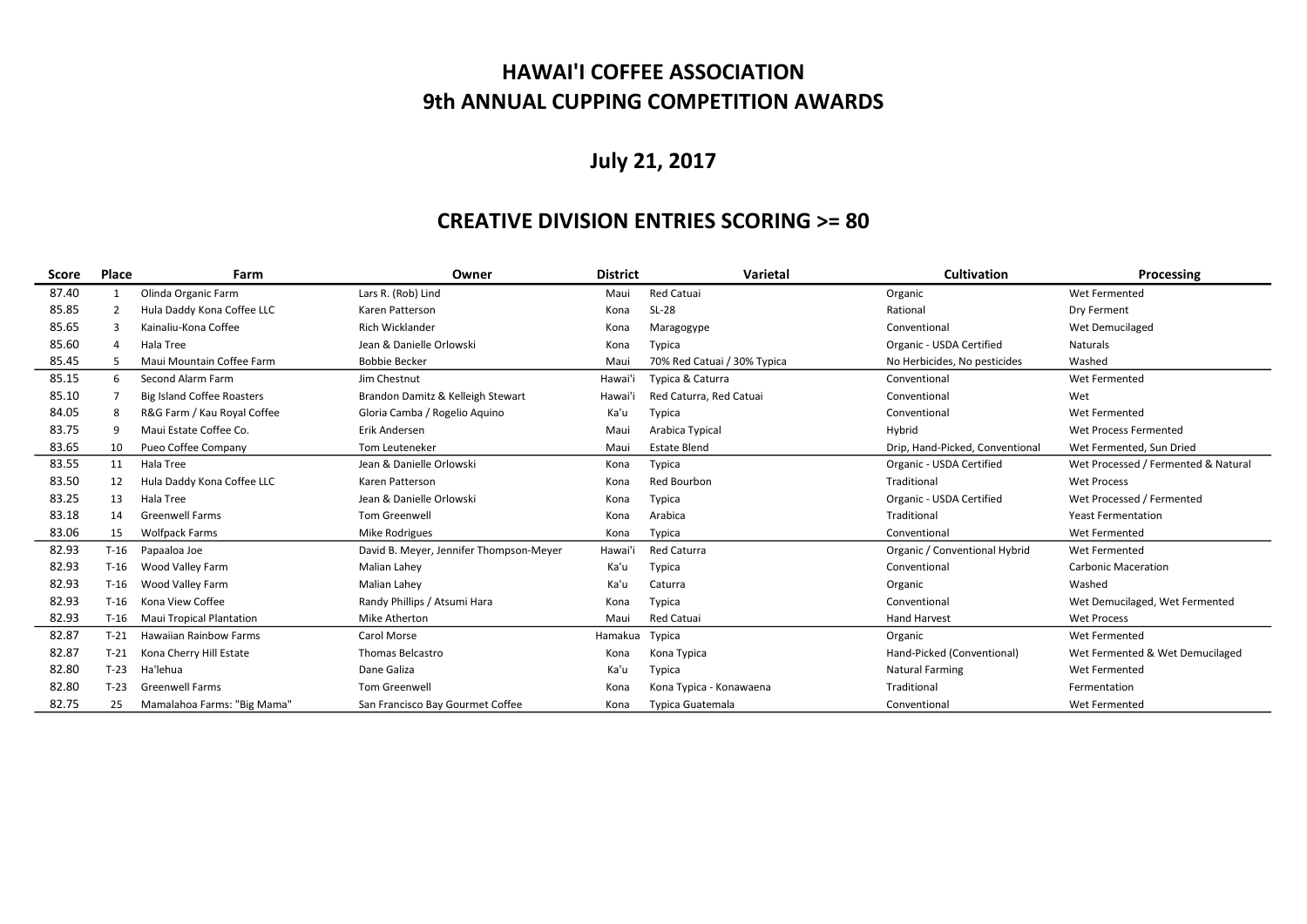## HAWAI'I COFFEE ASSOCIATION 9th ANNUAL CUPPING COMPETITION AWARDS

# July 21, 2017

### CREATIVE DIVISION ENTRIES SCORING >= 80

| Score | Place  | Farm                                 | Owner                            | <b>District</b> | Varietal                         | <b>Cultivation</b>         | Processing                      |
|-------|--------|--------------------------------------|----------------------------------|-----------------|----------------------------------|----------------------------|---------------------------------|
| 82.68 | 26     | Yamasada Farms                       | Jessica Wilfred                  | Kona            | Kona Typica                      | Traditional                | Wet Demucilaged                 |
| 82.62 | 27     | Yamagishi Coffee Farm                | Aki Yamagishi                    | Kona            | Typical                          | Conventional               | <b>Natural Dried</b>            |
| 82.56 | $T-28$ | Mamalahoa Farms: "Little Mama"       | San Francisco Bay Gourmet Coffee | Kona            | Typica Guatemala                 | Conventional               | Wet Fermented                   |
| 82.56 | $T-28$ | <b>Greenwell Farms</b>               | <b>Tom Greenwell</b>             | Kona            | Arabica                          | Traditional                | Fermentation                    |
| 82.45 | 30     | Aroma Coffee Farm                    | Amelia P. Biason                 | Ka'u            | Guatemalan                       | Conventional               | Wet Fermented                   |
| 82.43 | $T-31$ | <b>Greenwell Farms</b>               | <b>Tom Greenwell</b>             | Kona            | Mamo                             | Traditional                | Fermentation                    |
| 82.43 | $T-31$ | O'O Farm                             | Louis Coulombe                   | Maui            | 98% Red Catuai 2% Yellow Caturra | <b>All Natural</b>         | Washed                          |
| 82.37 | 33     | Mamalahoa Farms: "Big Mama"          | San Francisco Bay Gourmet Coffee | Kona            | Typica Guatemala                 | Conventional               | Wet Fermented                   |
| 82.31 | $T-34$ | Rusty's Hawaiian                     | Lorie Obra                       | Ka'u            | Typica / Bourbon                 | Conventional               | Washed                          |
| 82.31 | $T-34$ | <b>Greenwell Farms</b>               | <b>Tom Greenwell</b>             | Kona            | Mamo                             | Traditional                | Fermentation                    |
| 82.31 | $T-34$ | The Kona Coffee and Tea Company      | Dan & Jan Bolton                 | Kona            | Typica                           | Hand Picked, Single Estate | Wash                            |
| 82.06 | 37     | Navarro Coffee Farm                  | Delvin & Shawnette Navarro       | Ka'u            | Typica                           | Conventional               | Semi Washed                     |
| 82.00 | 38     | Maui Grown Coffee                    | James "Kimo" Falconer            | Maui            | Maui Mokka                       | Conventional               | <b>Experimental Natural</b>     |
| 81.87 | 39     | Mamalahoa Farms: "Big Mama"          | San Francisco Bay Gourmet Coffee | Kona            | Typica Guatemala                 | Conventional               | Wet Fermented                   |
| 81.81 | T-40   | Imagine 100% Kona                    | Christine Coleman                | Kona            | Typica                           | Conventional               | <b>Pulped Natural</b>           |
| 81.81 | $T-40$ | Arianna Farms 'Ono Kona Coffee, LLC  | Sharon & Robert Wood             | Kona            | Progeny 502 / Peaberry           | Conventional / Sustainable | Wet Fermented                   |
| 81.68 | $T-42$ | Silver Cloud Coffee Farm, Inc.       | Miles Mayne                      | Ka'u            | Typica                           | Conventional               | Wet Demucilaged                 |
| 81.68 | $T-42$ | The Rising Sun                       | <b>William Tabios</b>            | Ka'u            | Bourbon, Guatemalan              | Not Listed                 | Full-Wash                       |
| 81.68 | $T-42$ | Arianna Farms 'Ono Kona Coffee, LLC  | Sharon & Robert Wood             | Kona            | Kona Typica and Old Hawaiian     | Conventional / Sustainable | Wet Demucilaged & Wet Fermented |
| 81.68 | T-42   | Kona Amor                            | Kope 'Ono Pau Pono, Inc.         | Kona            | Typica (Kona)                    | Conventional               | Wet Fermented                   |
| 81.62 | 46     | Papale Farm                          | Harriet Taniguchi                | Maui            | Typica Arabica                   | Conventional               | Wet Fermented                   |
| 81.56 | 47     | Kona Mountain Coffee Farm            | Bill Dwyer / John Fox            | Kona            | Typica                           | Conventional               | Wet Fermented                   |
| 81.50 | $T-48$ | Darden Young                         | Jane Young                       | Kona            | Arabica                          | Organic                    | <b>Estate Wet Milling</b>       |
| 81.50 | $T-48$ | Onila Farms                          | Ron Peters / Mila Horak          | Kona            | Typica                           | Organic                    | Wet Fermented                   |
| 81.50 | T-48   | KBFM - dba Kona Naturals Kona Coffee | Douglas McKanna                  | Kona            | Typica                           | <b>Not Listed</b>          | Natural                         |